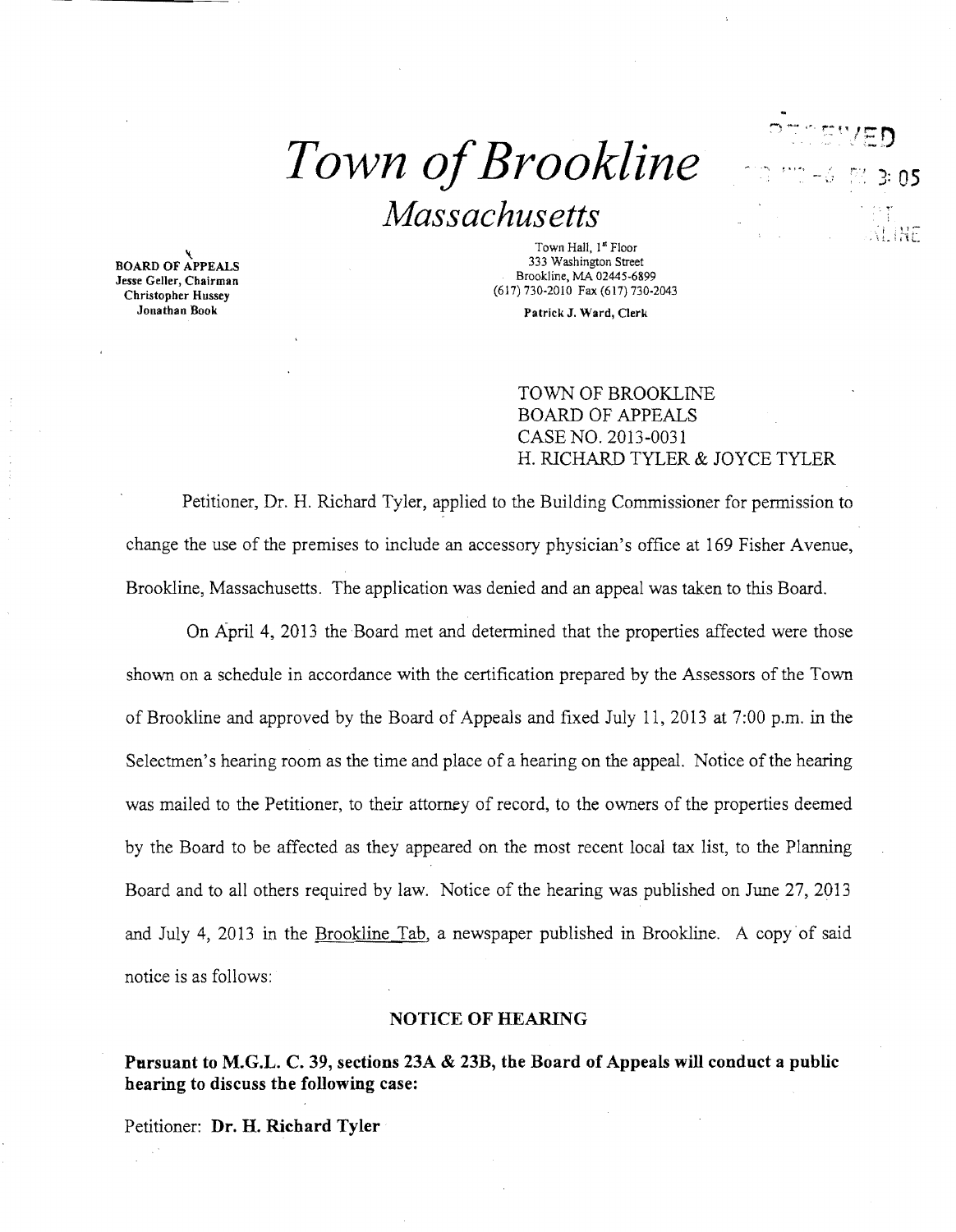Owners: Dr. H. Richard Tyler & Joyce S. Tyler f Location of Premises: 169 Fisher Ave., Brookline, MA Date of Hearing: July 11, 2013 Time of Hearing:  $7:00$  p.m. Place of Hearing: Selectmen's Hearing Room, 6<sup>th</sup> Floor

A public hearing will be held for a special permit from:

## 1. Section 4.07: Table of Use Regulations, Use  $\# 58$  ( $*$ a,d)

ofthe Zoning By-Law to change use to include accessory physician's office.

Said premise located in a S-25 District.

*Hearings, once opened, may be continued by the Chair to a date and time certain. No further notice will be mailed to abutters or advertised in the TAB. Questions regarding whether a hearing has been continued, or the date and time of any hearing may be directed to the Zoning Administrator at* 617-734-2134 *or check meeting calendar at:http://calendars.town.brookline.ma.usIMasterTownCalandarI?FormID=158.* 

*The Town of Brookline does not discriminate on the basis of disability in admission to, access to, or operations of its programs, services or activities. Individuals who need auxiliary aids for*  effective communication in programs and services of the Town of Brookline are invited to make *their needs known to the ADA Coordinator, Stephen Bressler, Town of Brookline, 11 Pierce Street, Brookline, MA 02445. Telephone:* (617) *730-2330; TDD* (617) *730-2327.* 

# Jesse Geiler Christopher Hussey Jonathan Book

At the time and place specified in the notice, this Board held a public hearing. Present at the hearing was Zoning Board of Appeals Chairman Mark Zuroff, and Zoning Board of Appeals Members Christopher Hussey and Avi Liss. The case was presented by the attorney for the Petitioner, Adam R. Barnosky, Law Office of Robert L. Allen, Jr. LLP, 300 Washington Street, Second Floor, Brookline, Massachusetts 02445.

Zoning Board of Appeals Chairman Mark Zuroff, called the hearing to order at 7:00 p.m. Attorney Bamosky stated that the Petitioner proposes to change the use of the premises to include an accessory home office at 169 Fisher A venue.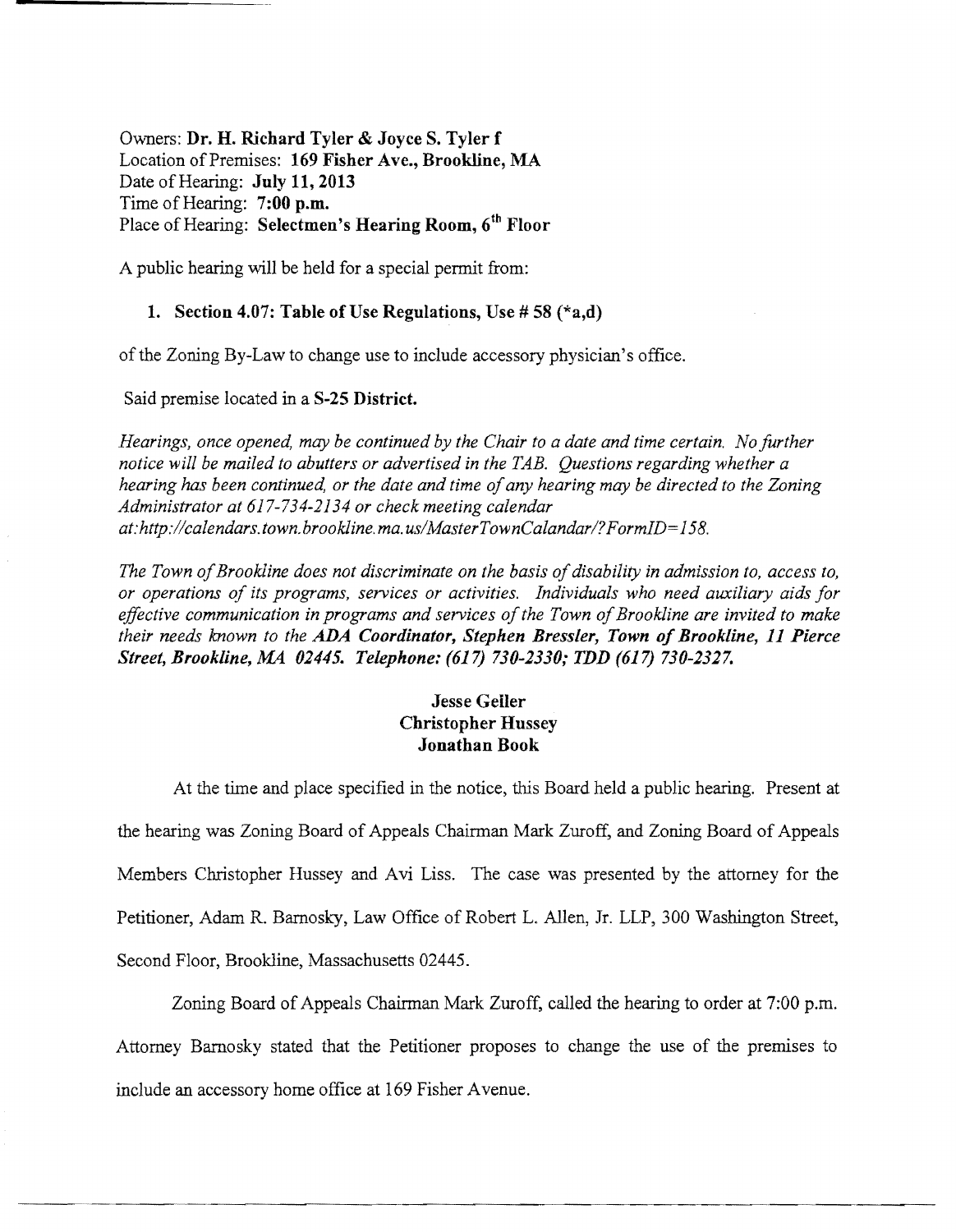Attorney Barnosky presented to the Board a background of the property, stating 169 Fisher A venue is a two and a half story large single family home located at the intersection of Hyslop Road and Fisher A venue. Attorney Barnosky stated that there is a two car garage in the southeast comer of the lot with a driveway off of Fisher Avenue. Attorney Bamosky stated that the site is adjacent to the Newbury College campus and the rest of the neighborhood is primarily single-family properties with large homes.

Attorney Barnosky stated that the Petitioner and his wife have lived in Brookline since 1956 and at 169 Fisher Avenue for approximately 50 years. Attorney Barnosky stated that the Petitioner was a Professor of Neurology at Harvard Medical School and the head of the section of Neurology at Brigham and Women's Hospital. Attorney Barnosky stated that the Petitioner retired from his academic and executive roles and has spent the last 25 years as a "neurologist in practice" with an office at 1 Brookline Place. Attorney Barnosky stated that the Petitioner plans to close the office located at 1 Brookline Place between September 1, 2013 and July 30, 2014. Attorney Barnosky stated that the Petitioner would like to ease the transition into retirement for his patients who have been a part of his practice for a lifetime, by seeing the occasional patient who may need some counseling or reassurance.

Attorney Barnosky stated that the office will be 243 square feet of existing personal home office space in a 5,368 square foot horne. Attorney Barnosky stated that the gross business floor area includes hallways and entry ways, totaling 372 square feet, which is shown in detail on the plans dated February 13,2013 by Jonathan Raisz. Attorney Barnosky stated that there will be no exterior changes to the property. Attorney Barnosky stated that there is a large driveway with parking directly in front of the patient entry on the side of the home. Attorney Barnosky stated that the Petitioner plans to see only five or six patients per week, between the hours of 10 a.m. to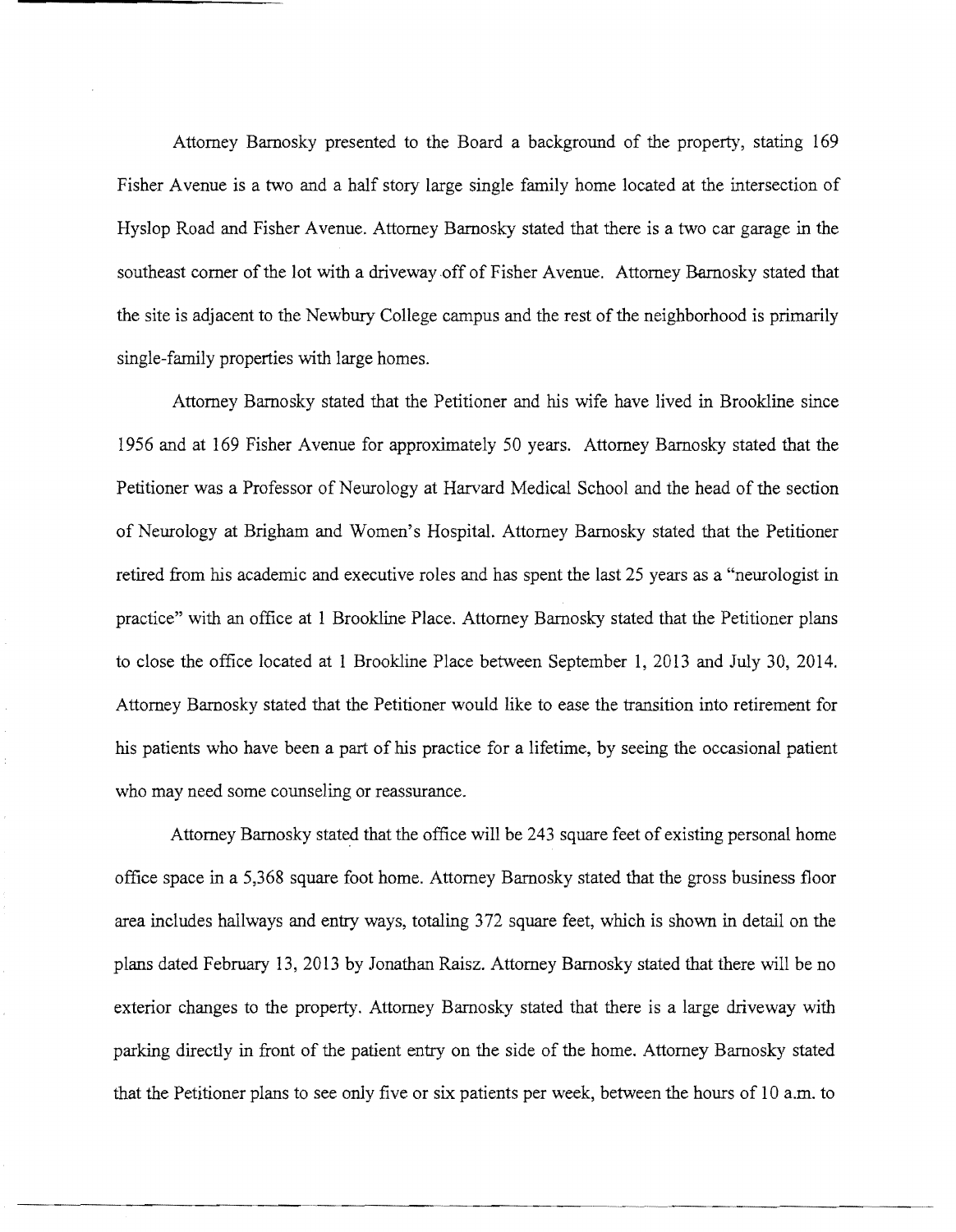3 p.m. Attorney Barnosky stated that the Petitioner intends to use this office for the next 2 to 5 years for existing patients and will not be seeking new patients or consultations.

Finally, Attorney Barnosky discussed relief under **Section 4.07** of the Zoning By-Law, whereby a special permit is required under **Section 9.05** of the Zoning By-Law to change the use of space to allow the Petitioner to see clients in his home office. As for **Section 9.05,** Attorney Barnosky noted: (l) the specific site is an appropriate location where there will be no negative visual impact on the streetscape; (2) there will be no adverse affect the neighborhood where the Petitioner will only see a handful of patients and there is ample parking tucked away; (3) no nuisance or serious hazard to vehicles or pedestrians exists where no deliveries or service vehicles are needed; (4) adequate and appropriate facilities will be provided for the proper operation; and (5) development will not have a significant adverse effect on the supply of housing available for low and moderate income people.

Zoning Board of Appeals Chairman Zuroff asked if anyone present wanted to speak in favor of the application. No one spoke in favor.

Zoning Board of Appeals Chairman Zuroff asked if there was anyone present who wished to speak in opposition of this application. No one spoke in opposition.

The Zoning Board of Appeals Chairman called upon Timothy Richard, Town Planner, to deliver the comments of the Planning Board.

#### **FTh'DINGS**

#### **Section 4.07: Table** of Use **Regulations**

A special permit is required to change use to include an accessory physician's office.

Mr. Richard stated that the Planning Board has no objection to the proposal for a physician's home office. Mr. Richard stated that in the event that the property changes hands and is occupied by another resident physician, the special permit should be limited to a five year time period; at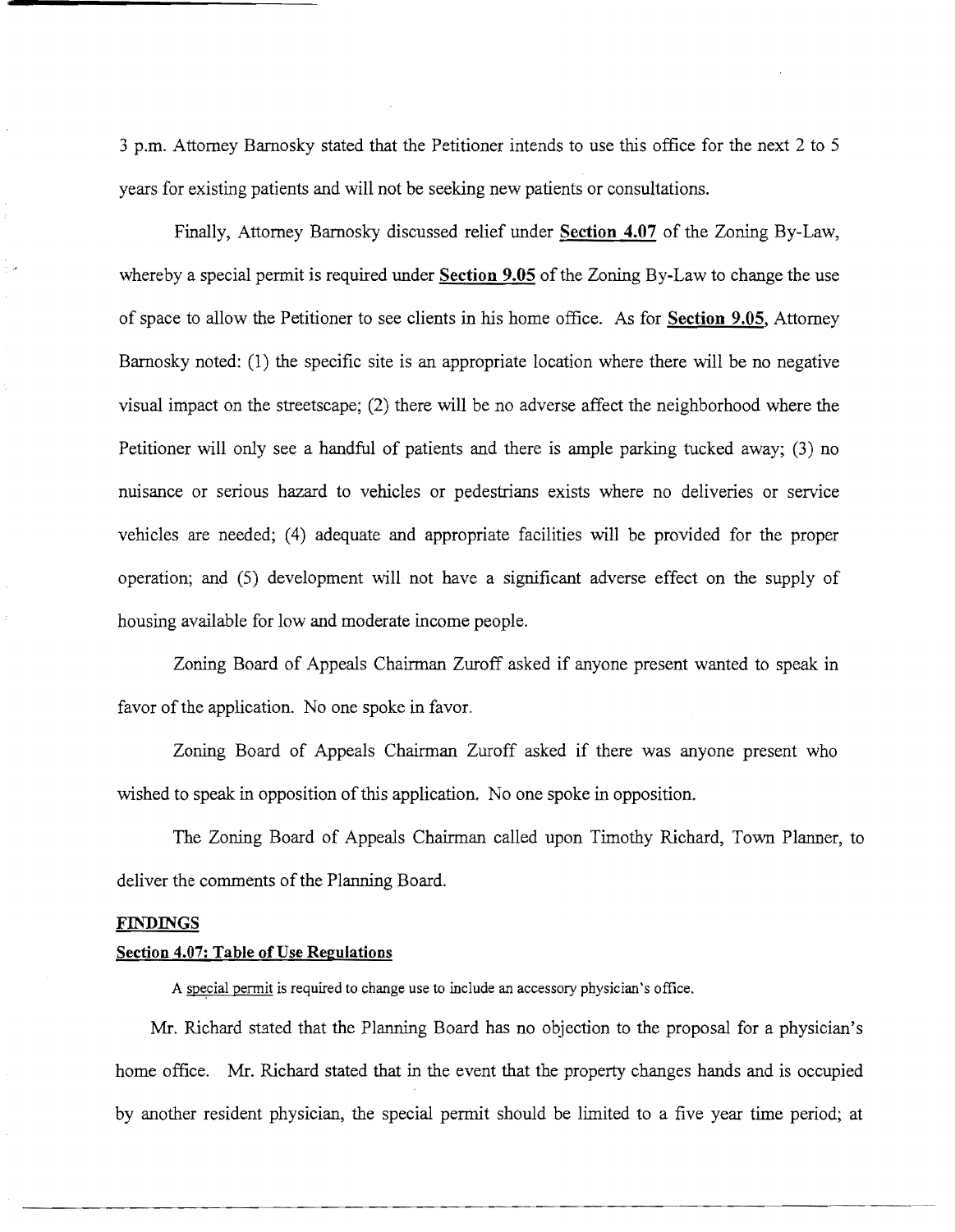which time, it could be extended if no negative impacts are being created, and the conditions are being met. Mr. Richard stated that the Planning Board also recommends that the practice be limited to no more than ten patients a week, during the time period of Monday through Friday, from 9:00 a.m. to 5:00 p.m. Therefore, the Planning Board approves a physician's home office for a period of five years per the plans by Jonathan Raisz Architect, dated 2/27/13, subject to the following conditions:

- 1. Office hours shall be restricted to Monday through Friday from 9:00 a.m. to 5:00 p.m.
- 2. The number of patients seen in a week shall be no more than 15 patients.
- 3. The relief granted herein shall terminate in five years unless the Board of Appeals, after further public hearing, votes to extend the same.
- 4. Prior to the issuance of a building permit, the applicant shall submit to the Building Commissioner for review and approval for conformance to the Board of Appeals decision: 1) a final site plan stamped and signed by a registered engineer or land surveyor; and 2) evidence that the Board of Appeals decision has been recorded at the Registry of Deeds.

Zoning Board of Appeals Member Christopher Hussey asked if the Planning Board had any objection to removing condition 4(1) requiring a fmal site plan stamped and signed by a registered engineer or land surveyor. Mr. Richard stated that there was no problem striking the condition.

The Zoning Board of Appeals Chairman then called upon Michael Yanovitch, Chief Building Inspector, to deliver the comments of the Building Department. Mr. Yanovitch stated that the Building Department had no objections to the relief sought under this application. Mr. Yanovitch suggested a minor alteration to the third Planning Board condition. Mr. Yanovitch stated that the Board should consider amending the condition to include the language "the relief is granted herein to this Petitioner for a period of five years unless the Board of Appeals, after further public hearing, votes to extend the same." Zoning Board Zoning Board of Appeals Chairman Mark Zuroff asked if the change was permissible. Mr. Yanovitch stated yes. Zoning Board Zoning Board of Appeals Member Avi Liss commented the change will prevent the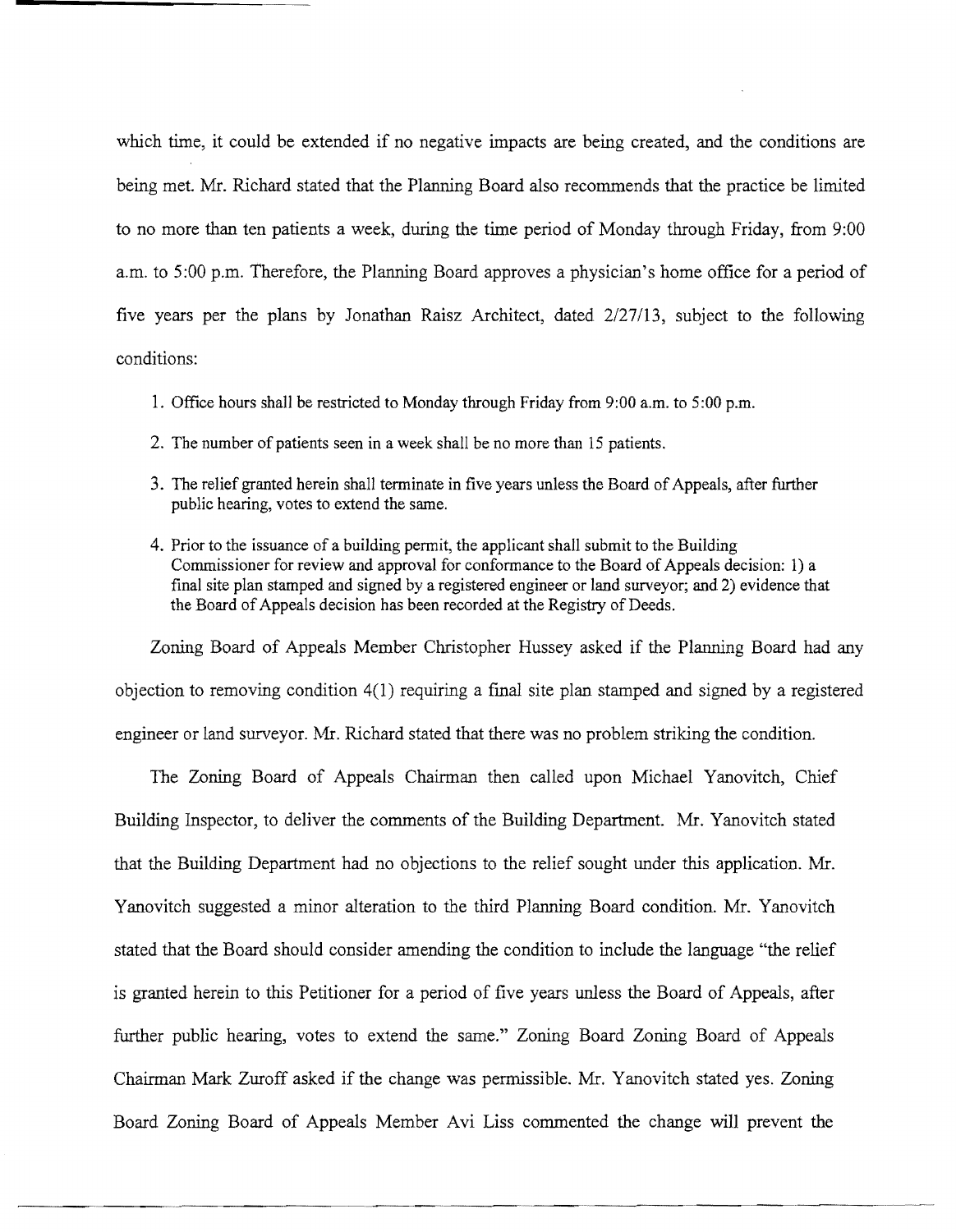Petitioner from assigning or transferring the relief to the new owners without approval by the Board.

**In** deliberation, Zoning Board of Appeals Member Christopher Hussey stated that he was in support of the relief requested. Zoning Board of Appeals Member Avi Liss stated that the change was well within the accessory use and requirements of **Section 4.07** of the Zoning By-Law. Zoning Board of Appeals Chairman Zuroff stated that the change was minor and the project was worthy of relief.

The Board then determined, by unanimous vote that the requirements for special permit relief from the requirements of **Section 4.07,** of the Zoning By-Law as requested pursuant to **Section 9.05** of the Zoning By-Law was met. The Board made the following specific fmdings pursuant to said **Section 9.05:** 

a. The specific site is an appropriate location for such a use, structure, or condition.

b. The use as developed will not adversely affect the neighborhood.

c. There will be no nuisance or serious hazard to vehicles or pedestrians.

d. Adequate and appropriate facilities will be provided for the proper operation of the proposed use.

Accordingly, the Board voted unanimously to grant the requested relief subject to the

following conditions:

**1. Office hours shall be restricted to Monday through Friday from 9:00 a.m. to 5:00 p.m.** 

**2. The number of patients seen in a week shall be no more than 15 patients.** 

----------------~--~--..-~---~.--------

**3. The relief is granted** hereinto **this Petitioner for the shorter of a period of five years or until the Petitioner vacates the home unless the Board of Appeals, after further public hearing, votes to extend the same.**